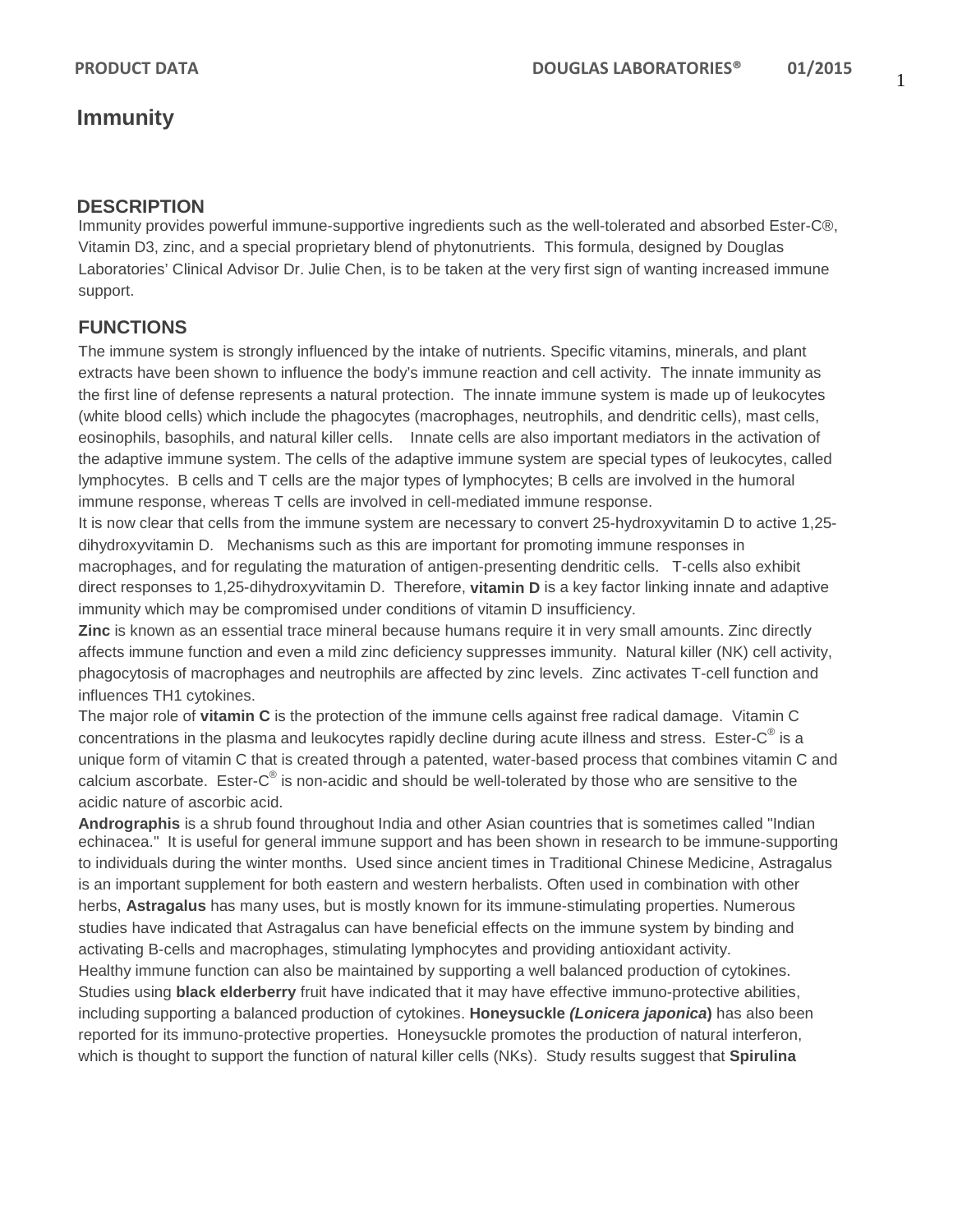# **Immunity**

supports the immune response, particularly the primary response, by stimulating macrophage functions, phagocytosis, and IL-1 production. **Garlic** contains a wide spectrum of organic sulfur compounds that are thought to play important roles in health. The most important garlic sulfur compound appears to be allicin due to its chemical reaction with thiol groups of various enzymes. Research shows that garlic supports normal immune function, host defense, and possesses antioxidant properties.

# **INDICATIONS**

Immunity is a dietary supplement indicated for support of the body's immune system response.

### **FORMULA (#202018-60X)**

#### **Serving Size 4 Vegetarian Capsules**

Vitamin C (as Ester-C® calcium ascorbate and rosehips) .............1,000 mg Vitamin D-3................................... 1,000 IU Zinc (from Zinc Glycinate chelate)....10 mg Copper (from copper chelate) ............1 mg Proprietary Blend.........................1,353 mg Andrographis extract (15:1, *Andrographis paniculata*, aerial parts), Black Elderberry Fruit (standardized to contain 30% Anthocyanins), Astragalus extract (10:1, root), Honeysuckle (*Lonicera japonica*, flowers), Garlic (bulb), Spirulina (algae)

Other ingredients: Hydroxypropyl methylcellulose (capsule), cellulose, vegetable stearate and silica

### **SUGGESTED USE**

Adults take 4 capsules at the very first sign of wanting immune support; may take 4-8 capsules per day as needed for acute immune support, or as directed by your healthcare professional. Adults may take 2 capsules daily for on-going immune support.

\*Please always see your doctor for evaluation if concerning symptoms are severe or persistent. Please check with pediatrician prior to use for children.

**WARNING:** Pregnant or lactating women and people with known medical conditions and/or taking drugs should consult with a licensed physician and /or pharmacist prior to taking this product.

#### **SIDE EFFECTS**

No adverse effects have been reported. **STORAGE** Store in a cool, dry place, away from direct light. Keep out of reach of children.

### **REFERENCES**

Hewison M. Proc Nutr Soc. 2012 Feb;71(1):50-61. [Vitamin D].

Klaus-Helge Ibs and Lothar Rink. J. Nutr. 133: 1452S–1456S, 2003. [Zinc].